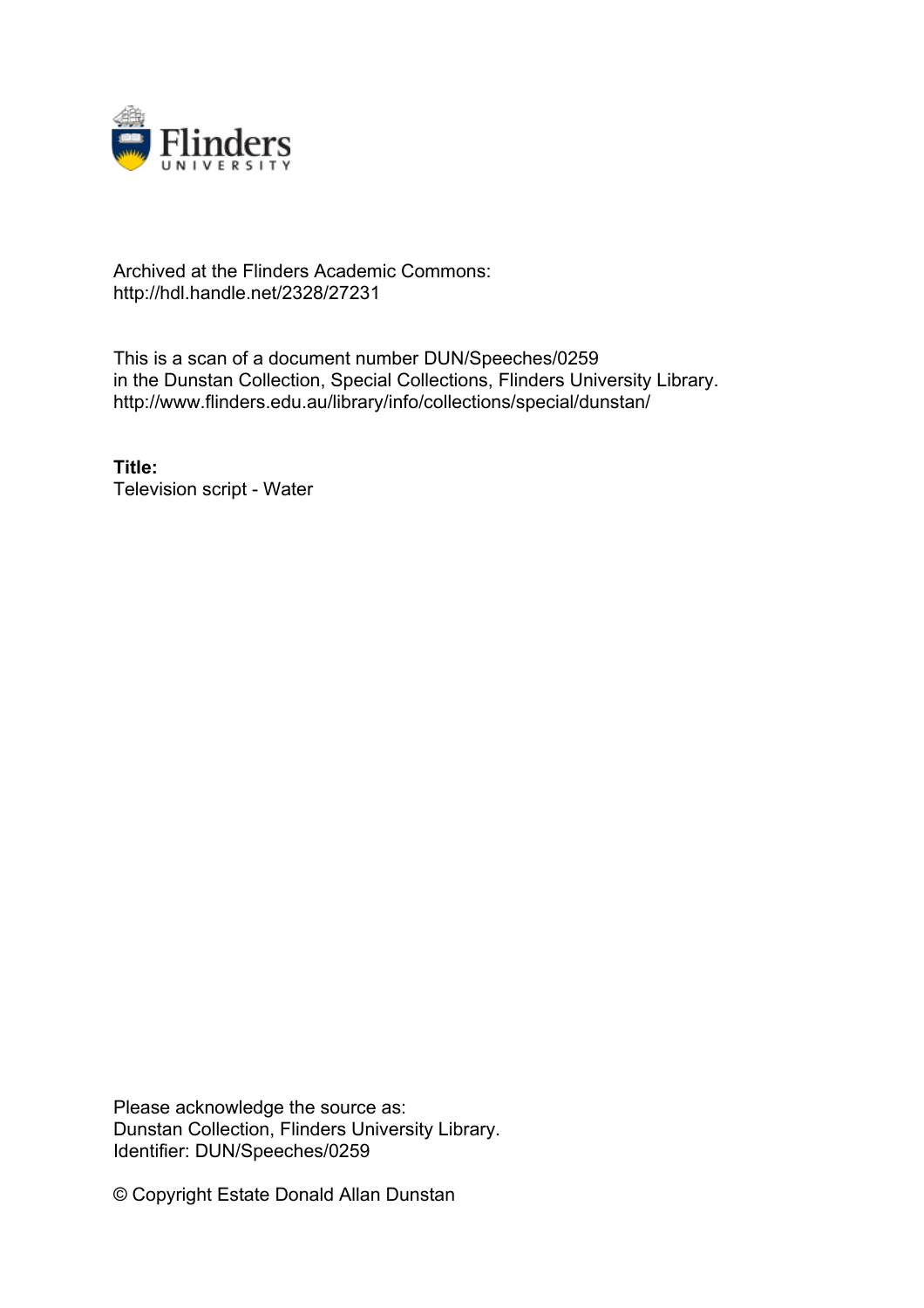### PREMIER <sup>1</sup>S DEPARTMENT,

ADELAIDE.

### TELEVISION SCRIPT.

 $\frac{\alpha59}{15}$ 

| Station:<br>A.D.S.7                                                                                              | Duration: | 5 MINS. | Title:        | WATER. |
|------------------------------------------------------------------------------------------------------------------|-----------|---------|---------------|--------|
| Date:                                                                                                            | Type:     | ٧.      | Key No:       | 27/9.  |
| Audio<br>By now you will all be aware<br>of the fact that we must all<br>exercise care in the amount of          |           |         | <u> Video</u> |        |
| water we use in the coming months.                                                                               |           |         |               |        |
| The driest season for 81 years<br>has presented us all with a<br>challenge and if we only use the                |           |         |               |        |
| amount of water we really need<br>each day we will be able to manage<br>without tiresome official restrictions.  |           |         |               |        |
| The storage capacity of water<br>available to the metropolitan area                                              |           |         |               |        |
| is just over 36,000 million gallons.<br>These pictures of the Millbrook<br>reservoir were taken a year ago       |           |         |               |        |
| when the amount of water was still<br>below the possible capacity.<br>Even so, it was estimated by               |           |         |               |        |
| responsible engineers that there was<br>a nine in ten year probability of an                                     |           |         |               |        |
| adequate flow from winter rains to<br>boost the reservoirs to a safe level.<br>This was reinforced by a decision |           |         |               |        |
| to commence pumping River Murray<br>water in June.<br>This was in                                                |           |         |               |        |
| complete conformity with assumptions                                                                             |           |         |               |        |

Dunstan Collection, Special Collections, Flinders University Library.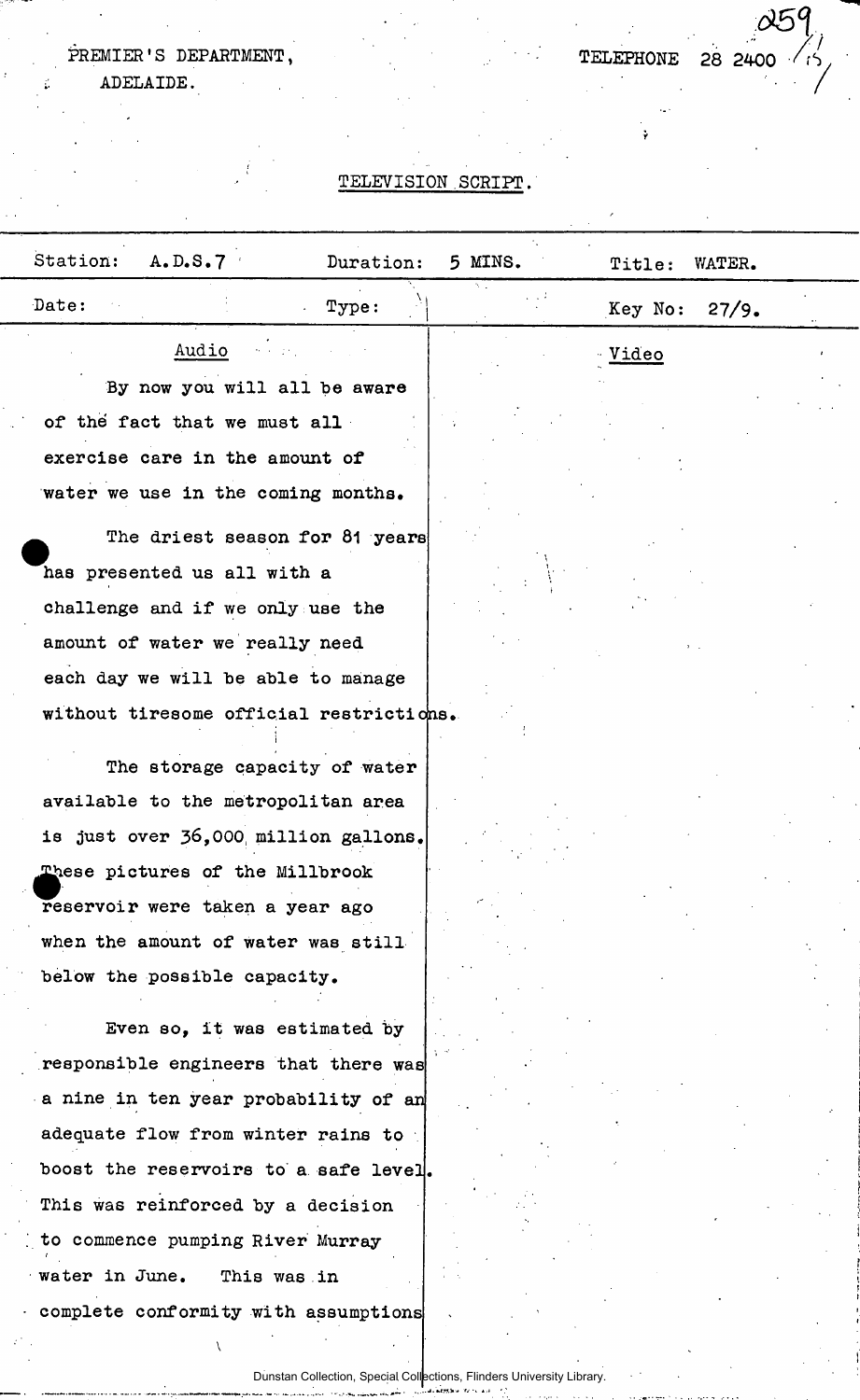## PREMIER'S DEPARTMENT,

 $\epsilon$  ADELAIDE.

# TELEPHONE 28 "2400

•j

# Page 2.

## TELEVISION SCRIPT.

| Station:                              | Duration:                                                                                            |                                | Title:  |              |  |
|---------------------------------------|------------------------------------------------------------------------------------------------------|--------------------------------|---------|--------------|--|
| ${\tt Date:}$                         | Type:                                                                                                | Ŵ.                             | Key No: |              |  |
| Audio                                 |                                                                                                      |                                | Video   |              |  |
| made in previous years and the        |                                                                                                      |                                |         |              |  |
| pumping programme devised, which      |                                                                                                      |                                |         |              |  |
| followed continuous pumping from      |                                                                                                      |                                |         |              |  |
| the previous summer, was for two      |                                                                                                      |                                |         |              |  |
| pumps during off-peak hours with an   |                                                                                                      |                                |         |              |  |
| extension to fullscale pumping in     |                                                                                                      |                                |         |              |  |
| August.                               |                                                                                                      |                                |         |              |  |
| However, the season remained          |                                                                                                      |                                |         |              |  |
| unusually dry and levels fell, as     |                                                                                                      |                                |         |              |  |
| shown in these pictures of Millbrook  |                                                                                                      |                                |         | ومنقبق       |  |
| taken on Monday. Therefore, it        |                                                                                                      |                                |         |              |  |
| was decided to go to fullscale        |                                                                                                      |                                |         |              |  |
| pumping from 14th July.               |                                                                                                      | die nacht in Friedrich von der |         |              |  |
| The Government's campaign             |                                                                                                      |                                |         |              |  |
| to remind everyone of the need to     |                                                                                                      |                                |         |              |  |
| be careful with water has commenced   |                                                                                                      |                                |         |              |  |
| and last Sunday's consumption, in     |                                                                                                      |                                |         | $\mathbf{1}$ |  |
| spite of quite high temperatures,     |                                                                                                      |                                |         |              |  |
| showed that you, the public, are      |                                                                                                      |                                |         |              |  |
| co-operating.                         | $\Delta$ 2134 $\Delta$ 344 $\Delta$                                                                  |                                |         |              |  |
|                                       | <b>CONTRACTOR</b>                                                                                    |                                |         |              |  |
| Your children will be hearing         |                                                                                                      |                                |         |              |  |
| of the water situation through        |                                                                                                      |                                |         |              |  |
| their schools and through the Water   |                                                                                                      |                                |         |              |  |
| Watchers campaign which is being      |                                                                                                      |                                |         |              |  |
| conducted by all radio and television |                                                                                                      |                                |         |              |  |
| stations, commercial as well as "     |                                                                                                      |                                |         |              |  |
| national.                             | and a result of the control<br>Dunstan Collection, Special Collections, Flinders University Library. |                                |         |              |  |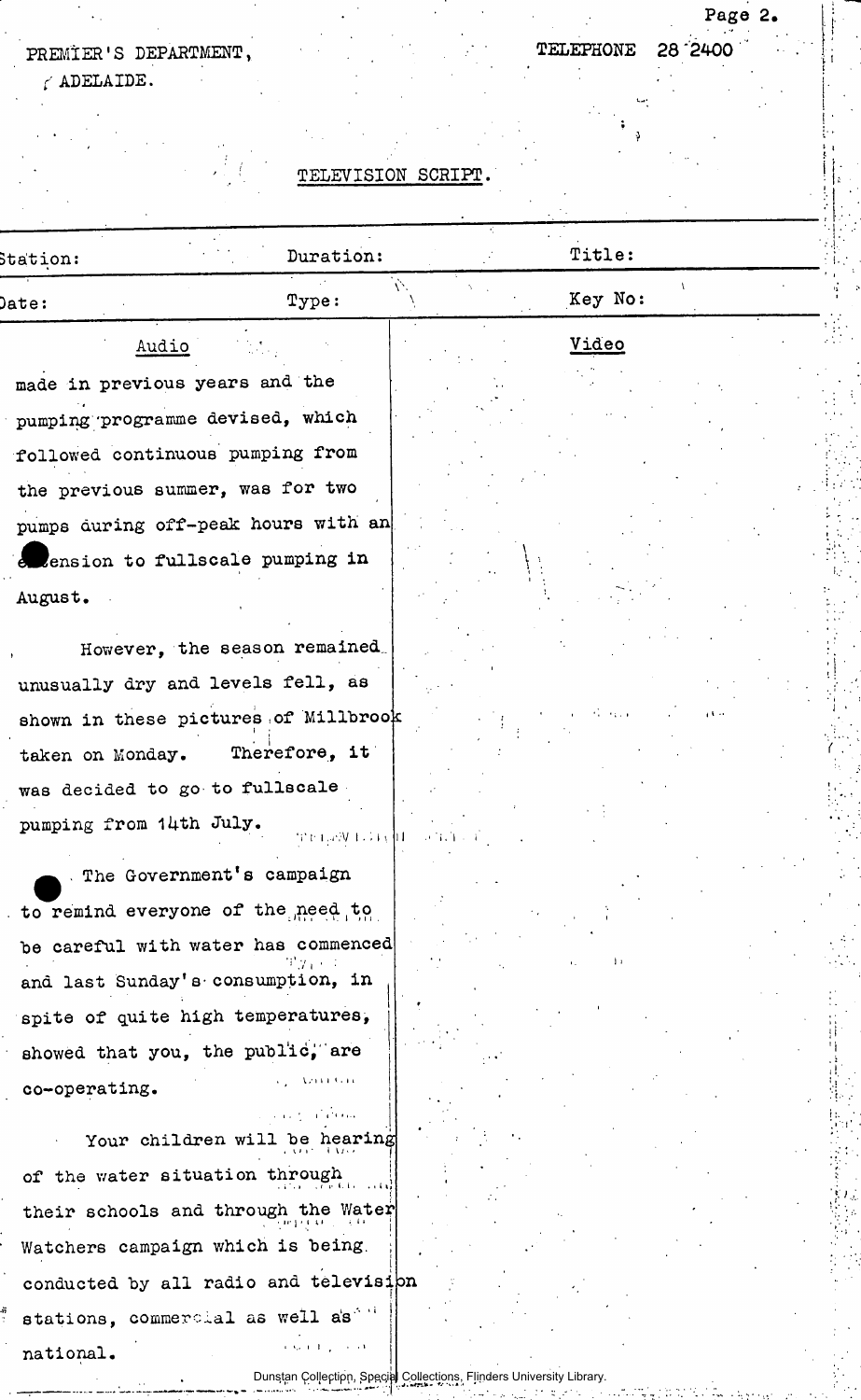# PREMIER'S DEPARTMENT, TELEPHONE 28 2400

ADELAIDE.

## TELEVISION SCRIPT.

Page 3.

| Station:                        | Duration:                              | Title:  |
|---------------------------------|----------------------------------------|---------|
| Date:                           | Type:                                  | Key No: |
| Audio                           |                                        | Video   |
|                                 | The water consumption on a             |         |
| peak day has reached as high as |                                        |         |
|                                 | 305 gallons a head for every man,      |         |
|                                 | woman and child in South Australia.    |         |
|                                 | of this 305 gallons, around 200        |         |
| gallons has gone on gardens.    |                                        |         |
|                                 | Obviously we cannot afford such        |         |
| high figures this year and the  |                                        |         |
|                                 | experts say that, generally, we use    |         |
|                                 | more water than is strictly necessary. |         |
| for our gardens.                |                                        |         |
|                                 | So gardening and car washing           |         |
|                                 | are two ways in which we can make      |         |
| ignificant savings.             | However,                               |         |
|                                 | the apparently small things count      |         |
|                                 | as well and, as "The Advertiser"       |         |
| pointed out the other day, a    |                                        |         |
|                                 | dripping tap can waste eight gallons   |         |
| a day.                          | Now the total household                |         |
|                                 | requirements a day only average        |         |
|                                 | about ten gallons a head throughout    |         |
|                                 | the year, so one dripping tap is       |         |
|                                 | almost the equivalent of having one    |         |
| extra member in the family.     |                                        |         |
|                                 | The Engineering and Water              |         |
|                                 | Supply Department is aware of this     |         |
|                                 | wastage and, in order to combat        |         |
|                                 |                                        |         |

Dunstan Collection, Special Collections, Flinders University Library.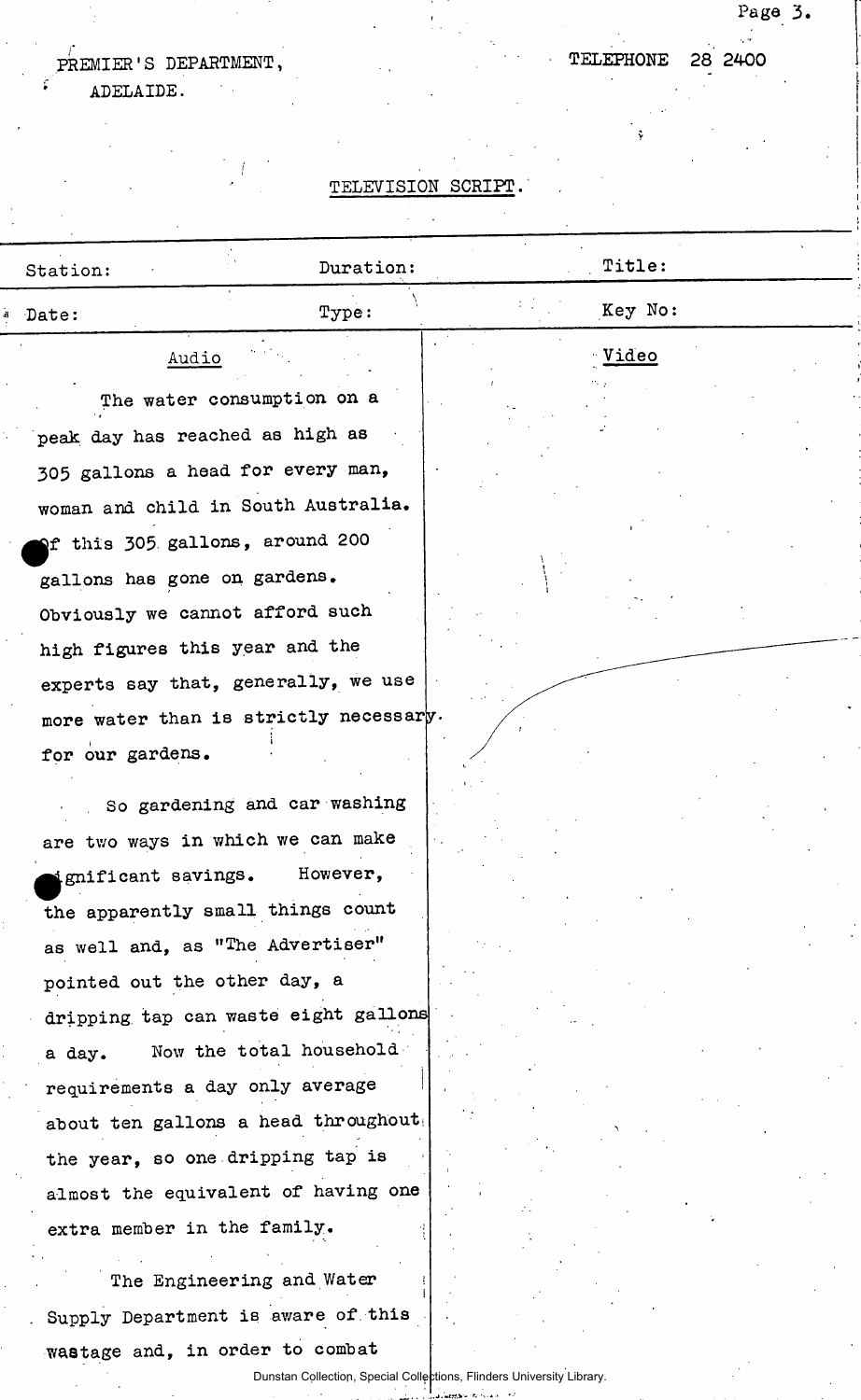## PREMIER'S DEPARTMENT, TELEPHONE 28 2400

ADELAIDE.

## **Page 1+.**

### TELEVISION SCRIPT.

| Station:                                 | Duration: | Title:  |  |
|------------------------------------------|-----------|---------|--|
| Date:                                    | Type:     | Key No: |  |
| Audio and                                |           | Video   |  |
| it, has set up an emergency service      |           |         |  |
| to provide free replacement of           |           |         |  |
| washers in leaking taps.                 | The       |         |  |
| service will be available to house-      |           |         |  |
| holders and small commercial             |           |         |  |
| premises throughout the metropolitan     |           |         |  |
| This ranges from Smithfield<br>area.     |           |         |  |
| in the north to Myponga.                 |           |         |  |
| This free service will be                |           |         |  |
| restricted to the replacement of         |           |         |  |
| washers, but the servicemen will         |           |         |  |
| be able to give advice to consumers      |           |         |  |
| on other water supply matters within     |           |         |  |
| eir properties.                          |           |         |  |
| The servicemen will be qualified         |           |         |  |
| tradesmen and will present this          |           |         |  |
| Authority Card to show that they are     |           |         |  |
| employees of the Engineering and         |           |         |  |
| Water Supply Department with authority   |           |         |  |
| to represent the Department.             |           |         |  |
|                                          |           |         |  |
| All you have to do to obtain this        |           |         |  |
| free service is to ring 23-4622 and give |           |         |  |
| details such as name, address and        |           |         |  |
| number of leaking taps, and some idea    |           |         |  |
| of how badly they are leaking.           |           |         |  |